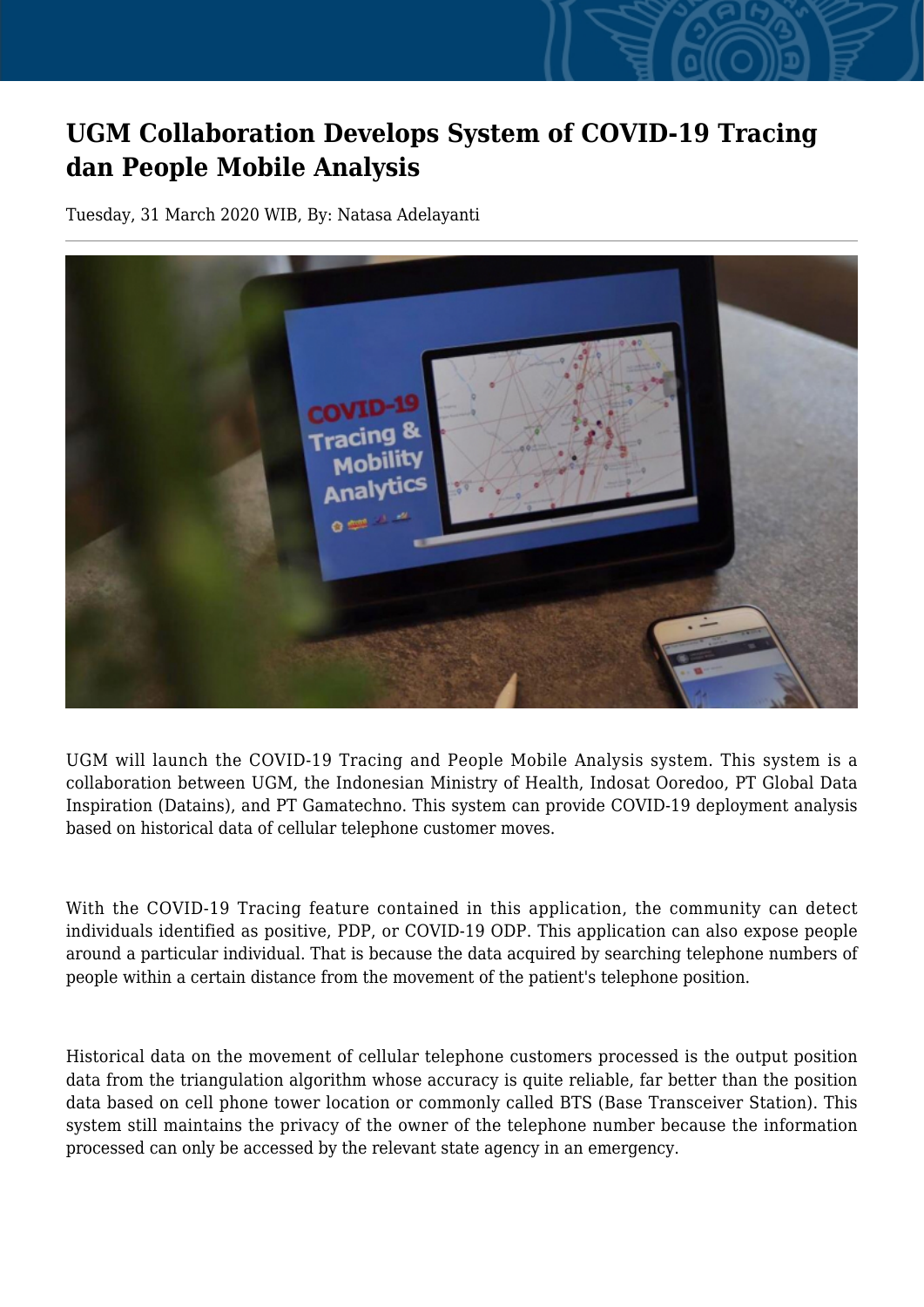The second feature, People Mobility Analysis, can provide more extensive information in the form of the results of the analysis of the movement of people from one region to another. This movement analysis results from identifying the flow of all cellular telephone customers in one area to another. This vital information can help the Ministry of Health and COVID-19 Task Force in evaluating and determining the next policy, for example, to see how the pattern of pandemic spread from one red zone to another and the effectiveness of regional quarantine.

Widyawan, S.T., Ph.D., Director of the Directorate of Information Systems and Systems UGM, said that the creation of this system began on March 4, 2020. UGM was invited to a discussion by the Indonesian Minister of Health to find solutions to stop the spread of COVID-19 in Indonesia. The debate resulted in a system concept that would be executed by Indosat Ooredoo along with UGM and Datains.

On Friday (27/3), the pilot version of the system was shown to the Ministry of Health and received a positive response. Widyawan said, regarding continuity of the meeting with the Minister of Health in the fourth week of March, "the plan is ready at the beginning of April. The authorities can use this big data system, both at the central and regional levels," he said.

Widyawan explained that the two systems integrated with Cared COVID-19's safety confirmation application platform. So that the operation can provide direct services to the community and enrich the data they have.

"People who download the application can do COVID-19 self-screening. Based on the results of the self-screening, local health facilities can find out the condition of the surrounding community, and follow up this information to the COVID-19 task force in the area," he explained on Tuesday (3/31).

By using the CARED application, Widyawan said the community would also benefit from the potential to be close to positive sufferers of COVID-19 based on data from the Ministry of Health. "This application is expected to foster self-awareness from the public to be more vigilant and actively participate in reporting their respective conditions. Shortly, the plan is that this application addressed to android and iOS operating systems," he explained.

This big data analytic application is a bottom-up and collaborative initiative from the academic and business realms. UGM contributes to the provision of significant data infrastructure, data scientists, and epidemiologists. Indosat Ooredoo in providing geolocation data and business expertise, Datains and Gamatechno play a vital role in data engineering, software development, and system integration.